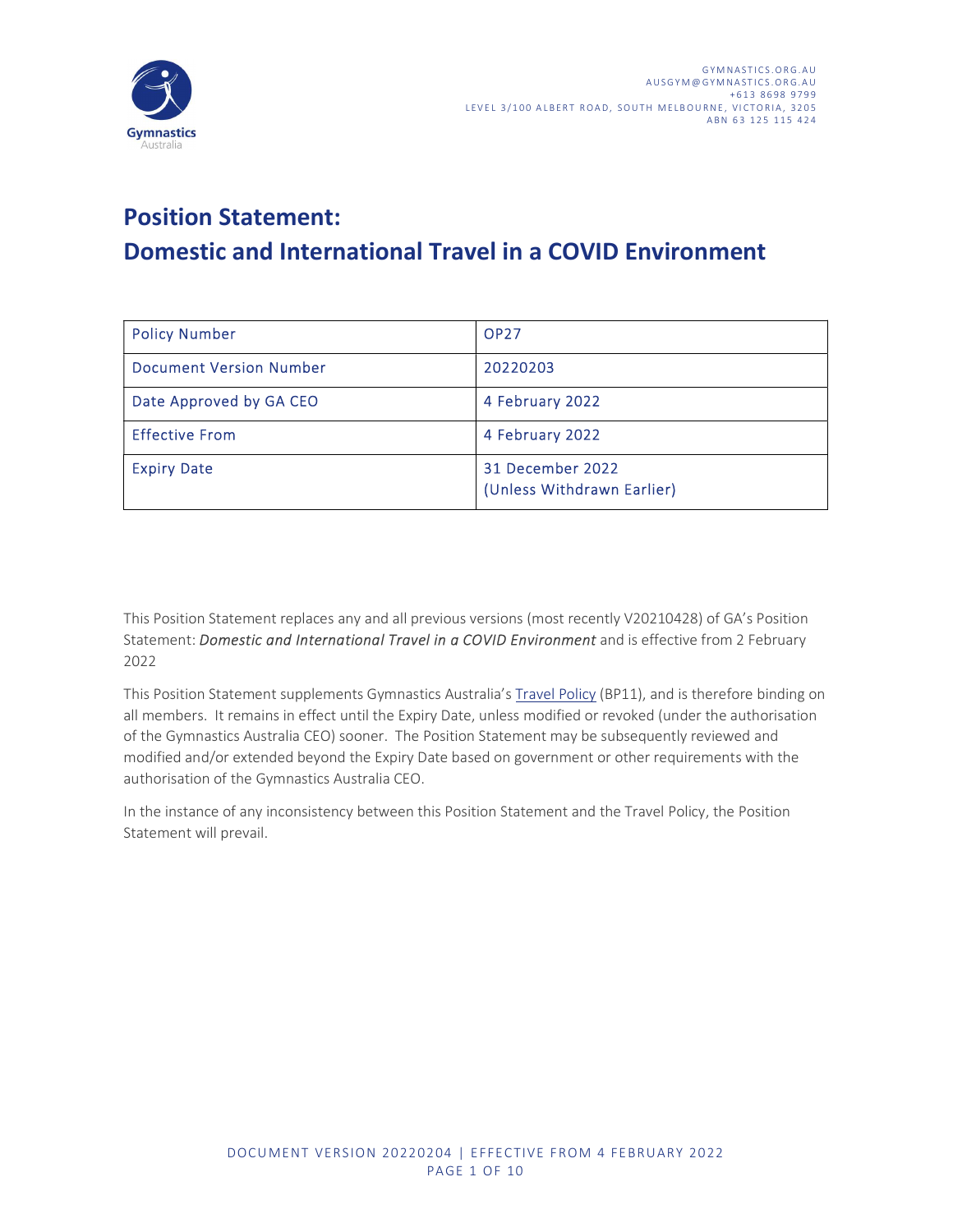

# Introduction

In response to the ongoing nature of the global COVID-19 pandemic, Gymnastics Australia continues to update its position on competition, camp, training and conference/seminar activities. The health, safety, and well-being of all of our members is our highest priority.

In developing this Position Statement, consideration has been given to a range of factors including, but not limited to:

- Gymnastics Australia's duty of care towards all members and staff;
- the general environment and its effect on the population worldwide;
- the increase in case numbers in Australia and the increased risk of transmission due to the Omicron variant;
- international and domestic opportunities for training, competition and education;
- international and domestic travel restrictions, flight availability, travel costs, implications for travel cancellations/amendments, and the general risks of travelling in the current climate;
- the potential short and long-term health risks of COVID-19 and its current and emerging variants;
- the improved vaccine rollout both in Australia and overseas; and
- the availability and scope of international travel insurance.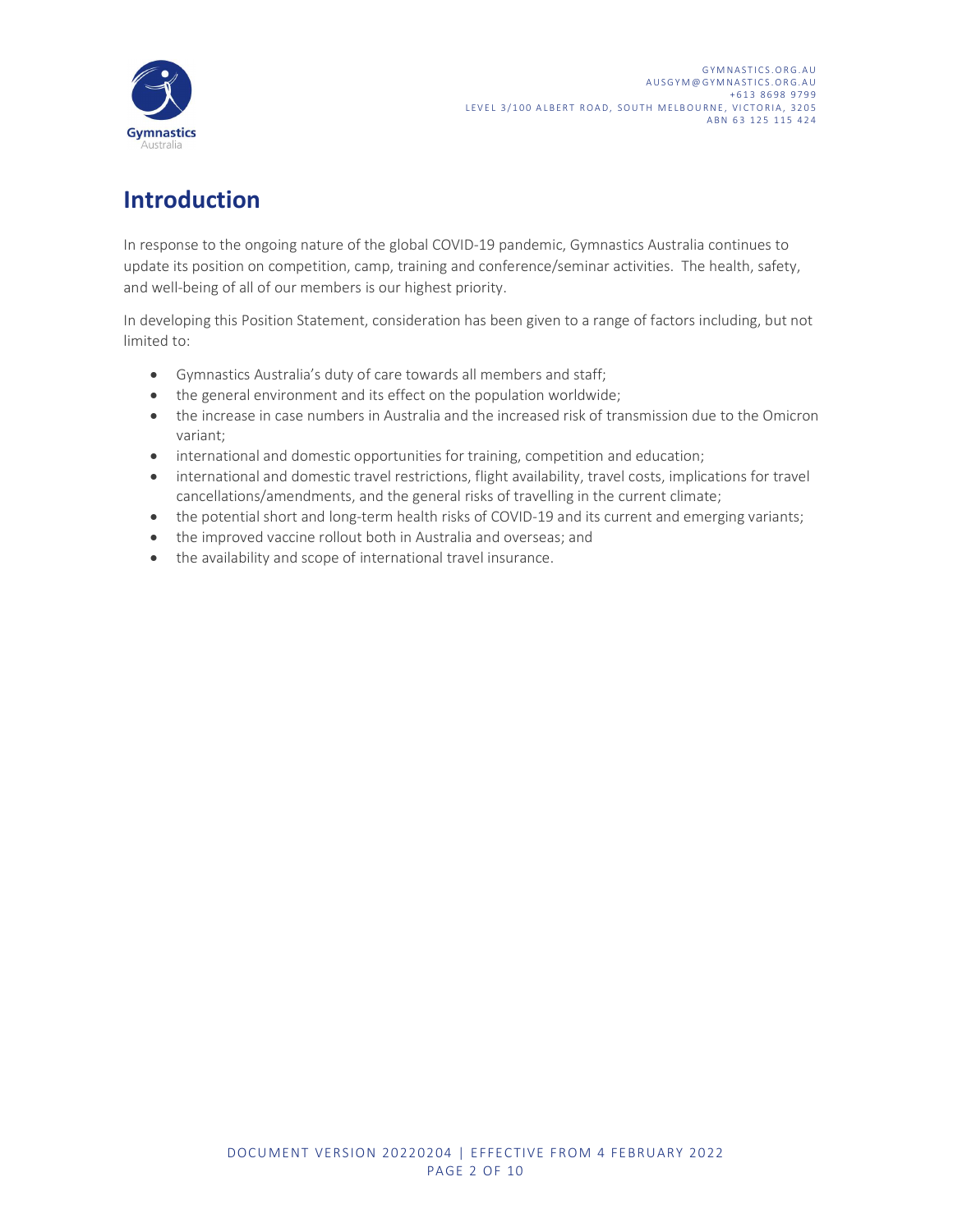

# Travel Insurance

\* This information is provided by Chubb Insurance, Marsh and GA and is accurate as at the date of this Position Statement. It is not intended to be, nor should it be considered to be, an exhaustive explanation of the insurance environment in these uncertain times. Travellers should ensure that they are personally comfortable with the insurable and uninsurable risks as outlined before they make their decision to travel, as each traveller is personally responsible for this decision and the financial and health implications thereof.

In general, curtailment, disruption and cancellation costs linked to COVID-19 are not covered by the travel insurance program, except in a situation where the potential claim results from an unforeseen circumstance outside the control of the covered person, such as:

- the covered person contracting a confirmed case of COVID-19 prior to departure (noting the guidance in the paragraphs below);
- the covered person having to cancel a declared trip or incurring additional out of pocket expenses whilst on a journey due to the covered person, a close relative, close colleague, or travelling companion being directed by a health authority to quarantine due to a close contact with a positive case of COVID-19; or
- the covered person, a close relative, close colleague, or travelling companion contracting the virus which prevents the Covered Person continuing the journey as planned.

In accordance with the recommendations of Home Affairs and health.gov.au, travellers must check the COVID test requirements of their destination country/countries and airline(s). If required, a positive test result in this situation would force the traveller to cancel or adjust their trip and would likely trigger a travel insurance response.

Travellers who have had a COVID infection prior to departure, but have recovered and are healthy to travel, but then choose not to travel, would not be covered by travel insurance. In the same circumstance, travellers who continue to be unwell would likely be protected by travel insurance.

Medical cover related to COVID-19 is provided under the policy in situations where a traveller contracts COVID-19 internationally, or in transit internationally.

ontinue to be unwell would likely be protected by travel insurance.<br>
Elated to COVID-19 is provided under the policy in situations where a traveller contracts<br>
ationally, or in transit internationally.<br>
The a minor contrac ry = are the policy in situations where a traveller contracts<br>unally.<br>their travel is impacted in any of the listed circumstances, a<br>exceed in order to remain with and assist the minor. The<br>e adult is insured under the sam In the case where a minor contracts COVID and their travel is impacted in any of the listed circumstances, a parent/guardian/accompanying adult will also be covered in order to remain with and assist the minor. The costs of the adult will only be covered when the adult is insured under the same policy.

Cover is provided equally to all travellers regardless of their vaccination status.

Cover is only available to GA-approved travel and for trips that have been formally declared to the insurer either as part of the annual renewal or at any time during the insurance year.

What is not covered by the travel insurance policy in relation to COVID-19 is:

- mandatory COVID-19 testing;
- quarantine costs on entry and return home; and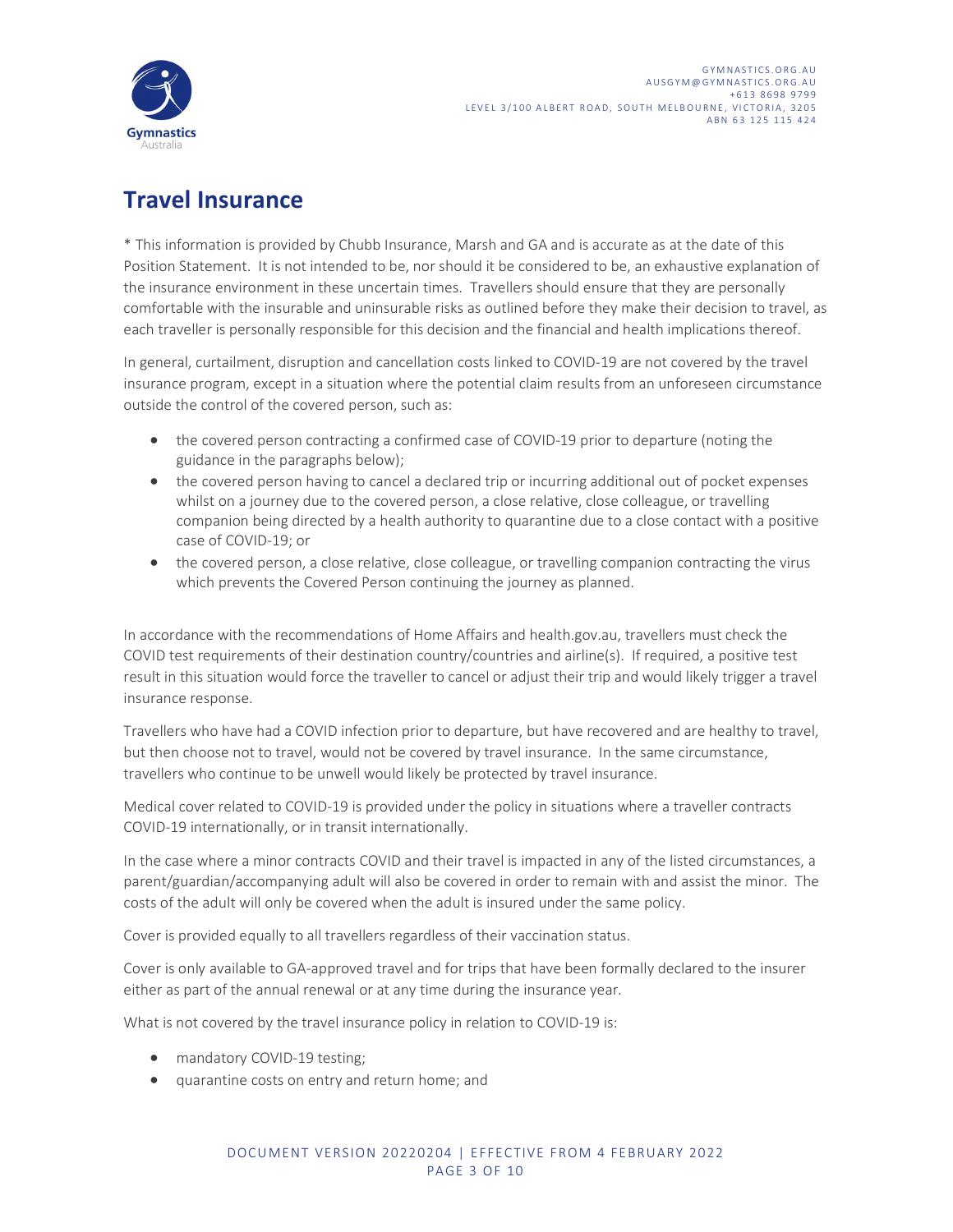

 specialist security services in the instance that the borders close again and the person needs to be evacuated out (unrelated to medical evacuation).

At the time of preparing this position statement, a full COVID-19 exclusion remains in place for pure leisure trips. It is unlikely that any trips insured under the GA travel insurance policy would meet the definition of "pure leisure trips".

Despite the global uncertainty and challenges posed by COVID-19, Gymnastics Australia's travel insurance will continue to apply and respond as normal in the case of any non-COVID-19 incidents/issues.

A Business Travel COVID-19 Fact Sheet, issued by CHUBB Insurance, is included as Appendix A of this Position Statement.

### Domestic Travel

#### Government Position on Domestic Travel

It is important to recognise the potential for restrictions and conditions for the state/territory to which you are wishing to travel to and from as each state/territory has discretion in applying their own travel restrictions, which can include:

- closing state borders and restricting travel in and/or out of the state;
- restricting travel in and/or out of areas within that state/territory; and
- requiring people who have travelled to and/or from certain areas to provide a negative COVID-19 test and/or to quarantine for different periods of time.

In some states/territories, some people may be required to contribute to the cost of quarantine.

More information regarding state and territory travel restrictions can be found here:

- Australian Capital Territory
- Victoria
- New South Wales
- South Australia
- Tasmania
- Queensland
- Western Australia
- 

# • Northern Territory<br>
Gymnastics Australia's Position on Domestic Travel

on regarding state and territory travel restrictions can be found here:<br>
an Capital Territory<br>
uth Wales<br>
ustralia<br>
ian<br>
<u>Australia</u><br> **stralia's Position on Domestic Travel**<br>
stralia's Position on Domestic Travel<br>
stradia' travel restrictions can be found here:<br>
ic Travel<br>
s are still being implemented to help prevent the spread of<br>
, change with minimal warning, with each state and/or<br>
tor modify domestic travel restrictions.<br>
204 | EFFECTI Travel restrictions between state and territories are still being implemented to help prevent the spread of COVID-19. The situation can, at any given time, change with minimal warning, with each state and/or territory having the power to quickly implement or modify domestic travel restrictions.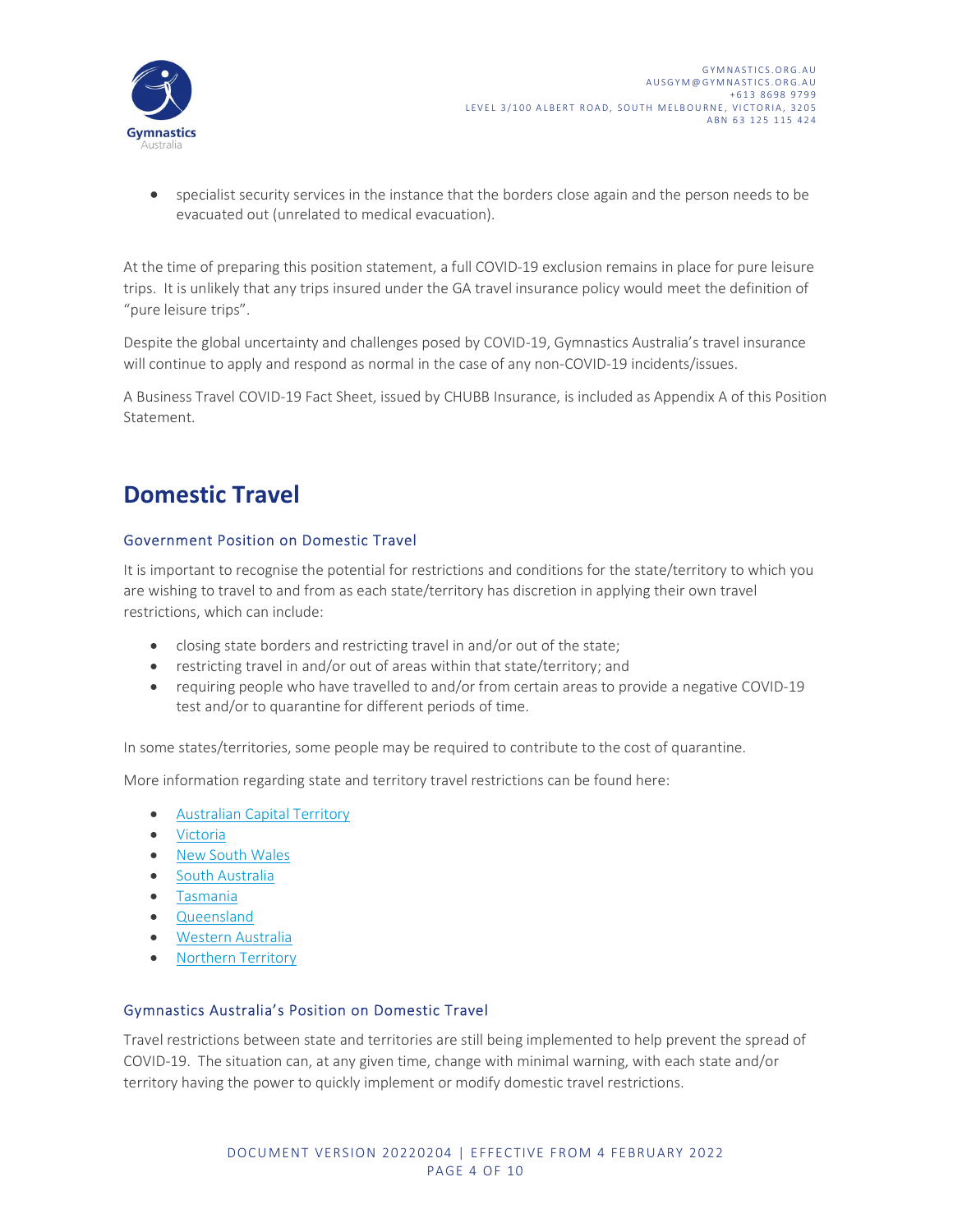

EVEL 3/100 ALBERT ROAD, SOUTH MELBOURNE, VICTORIA, 3205<br>
AUSGYMNASTICS.ORG.AU<br>
AUSGYMNASTICS.ORG.AU<br>
AUSGYMNASTICS.ORG.AU<br>
AUSGYMNASTICS.ORG.AU<br>
AUSGYMNASTICS.ORG.AU<br>
AUSGYMNASTICS.ORG.AU<br>
AUSGYMNASTICS.ORG.AU<br>
AUSGYMNASTI Australia is optimistic that domestic competitions and events planned for 2022 will be going ahead.

Please use the links above to remain updated on travel restrictions, limitations, requirements, and exemptions for the state or territory in which you reside.

If the circumstances change another update will be published to inform all members of GA's position as soon as possible.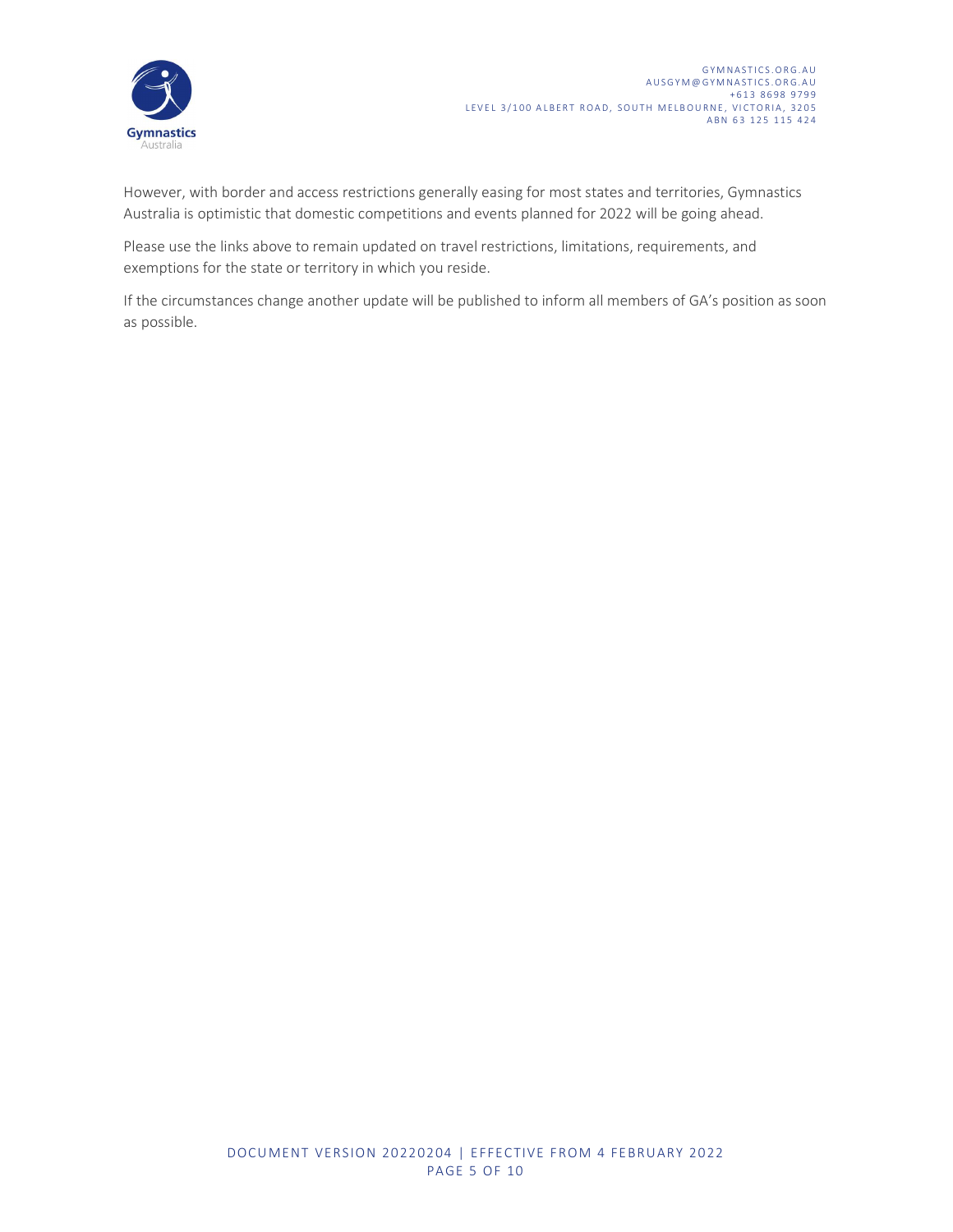

## International Travel

#### Government Position on International Travel

Australia's borders are beginning to re-open, and as such all fully vaccinated travellers no longer need to provide an exemption to travel out of or return to the country. For more detail, please visit the Australian Department of Health website.<br>To stay up to date with international travel advice, please continue to monitor the Home Affairs website, as

well as "Smart Traveller" (https://www.smartraveller.gov.au/) for official government travel advice.

In summary, outbound travellers must:

- be fully vaccinated unless they are a child 11 years or younger, or medically exempt;
- be aware of other countries requirements for a pre-departure test (Australia no longer requires outbound travellers to submit a negative COVID-19 PCR test at check-in); and
- wear a mask for the duration of the flight, and in all Australian airports (please also check the mask requirements of the country you are travelling to).

#### Gymnastics Australia's Position on International Travel

In reviewing GA's position on International Travel, the following factors have been considered:

- Gymnastics Australia's duty of care towards all members and staff;
- the improved vaccine rollout both in Australia and overseas;
- the recommencement and rescheduling of international competitions; and
- the recognition of elite Australian athletes' desire to continue to pursue their careers.

While Gymnastics Australia will not yet consider a full suite of international participation and will not be endorsing any international club tours, the following benchmark events for the first quarter of 2022 have been approved for international travel: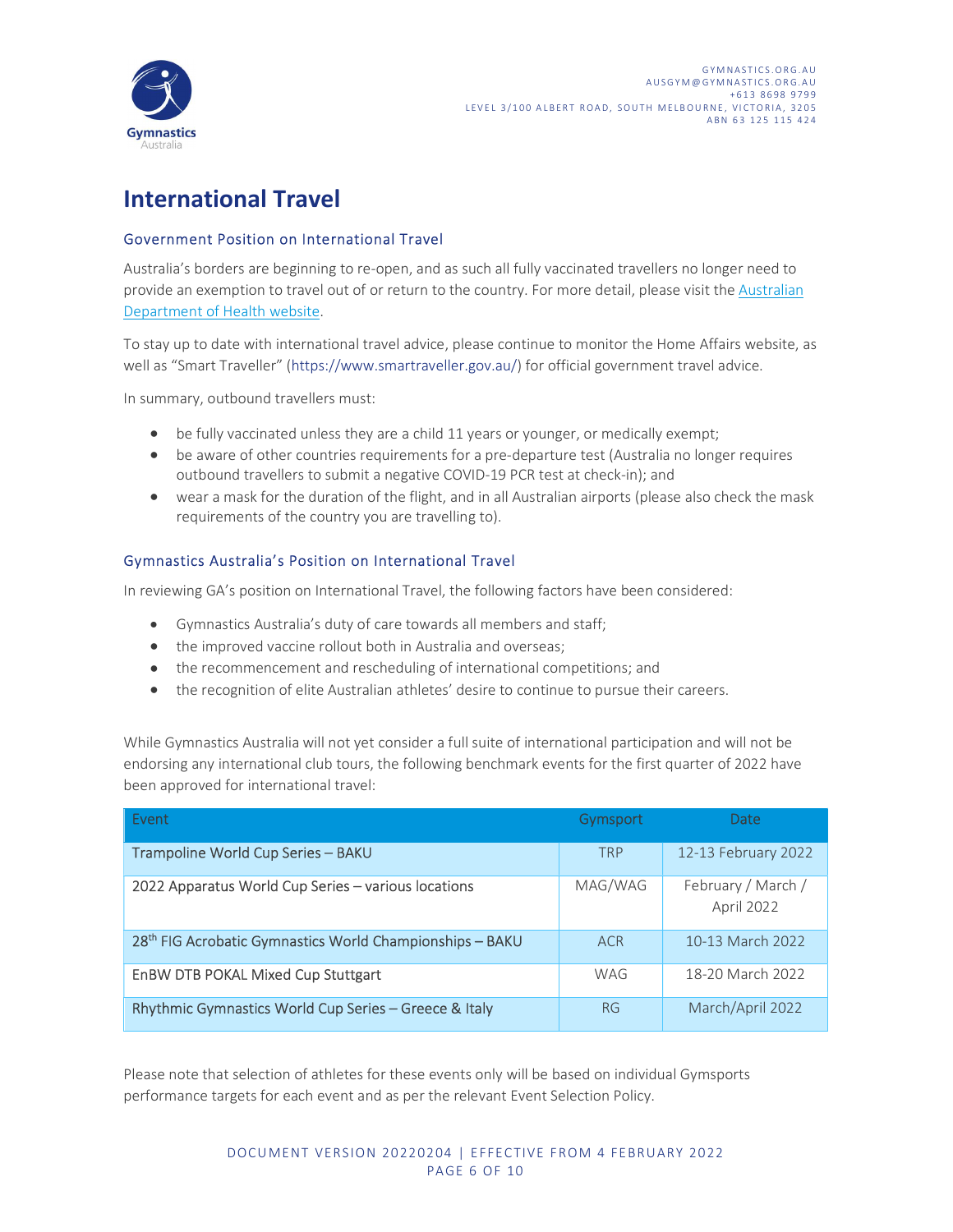

EVEL 3/100 ALBERT ROAD, SOUTH MELBOURNE, VICTORIA, 3205<br>
AUSGYMPGGYMNASTICS.ORG.AU<br>
AUSGYMPGGYMNASTICS.ORG.AU<br>
AUSGYMPGGYMNASTICS.ORG.AU<br>
TEVEL 3/100 ALBERT ROAD, SOUTH MELBOURNE, VICTORIA, 3205<br>
ABN 63.125.115.424<br>
ABN 63 Travel (see below), be fully vaccinated (and booster shot where applicable) and adhere at all times to Australian Government, event host government, and airline regulations concerning COVID-19 testing, isolation, quarantine, and mask requirements.

All international travel must be approved by the CEO of Gymnastics Australia (and in the event of the CEO travelling, by the President of Gymnastics Australia).

Gymnastics Australia will continue to monitor the situation and will align with Federal Government directions. A further statement on international travel will be made no later than Monday 28 February 2022, and a similar schedule of approved events for subsequent quarters in 2022 will be included in future versions of this Position Statement.

#### Club Tours

GA will not be endorsing any club tour requests in the first quarter of 2022. GA does however understand this does not prevent a club from travelling overseas to international competitions. If a club does decide to travel to an international competition during this period, the club will not be able to access GA's Travel Insurance Policy.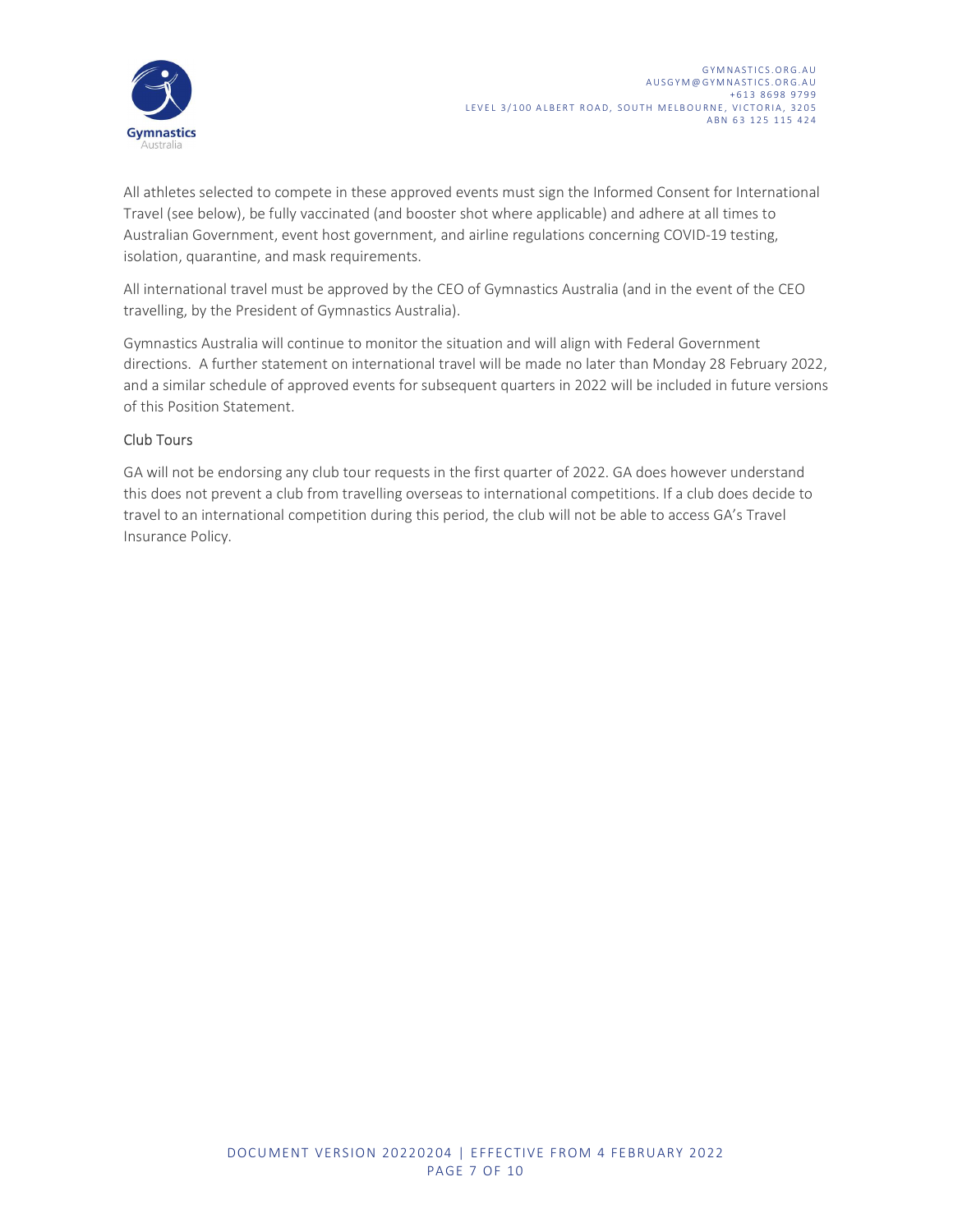

# Individual Responsibility

This Position Statement MUST be read in conjunction with GA's Vaccination Position Statement (here).

In the current climate, GA will not mandate travel for any events. Where possible, GA will endeavour to provide an online/virtual alternative to enable participation by an individual.

Travellers are encouraged to consider this Position Statement, to consult widely credible sources of medical information, to discuss the risks with family and/or friends, before arriving at an individually informed decision.

Minors should, of course, undertake this decision-making process in consultation with his/her/their parents/guardians.

From an athlete perspective, whilst an individual's decision to not travel in the current climate will impact their participation in camps and/or competitions at present, it will have no bearing on their future consideration for selection for travel on behalf of Gymnastics Australia.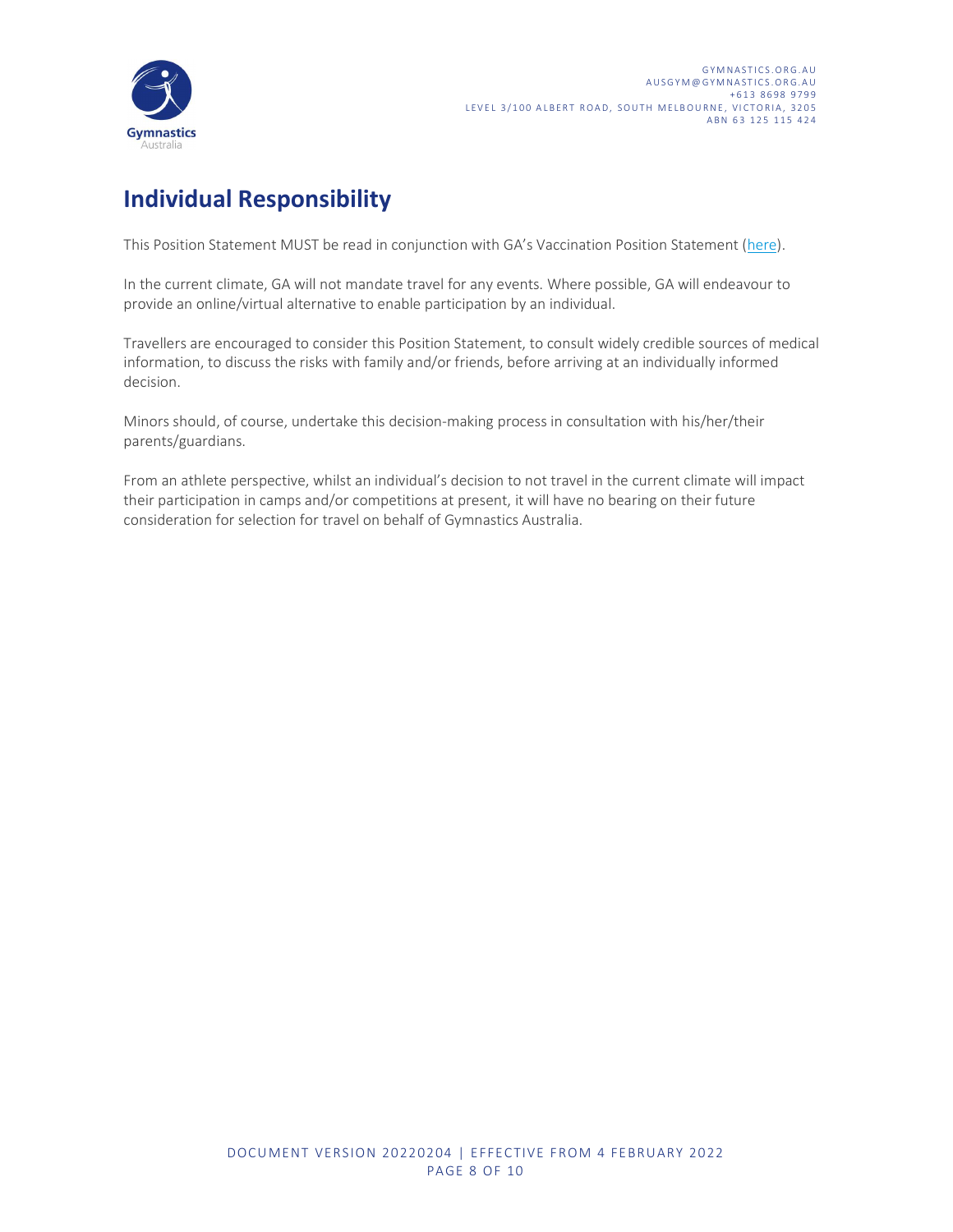

# Informed Consent for International Travel

I confirm that I have read GA's latest version (v20220204) of the Travel Position Statement in regards to international competition and acknowledge the following:

- I am required to have completed a full and approved vaccination course, or have government approved medical exemption;
- Overseas travel is likely to involve an elevated risk of contracting COVID-19.
- COVID-19 is a serious disease that can be fatal or can cause long-term health impacts.
- Individuals with pre-existing disease/conditions are at higher risk of serious complications from COVID-19.
- Contracting COVID-19 may cause long-term health effects that impact upon capacity to exercise.
- Contracting COVID-19 may impact on my ability to compete at events.
- Contracting COVID-19 will necessitate medical clearance from a specialist before resuming high intensity sport.
- Contracting COVID-19 may require one or more of enforced quarantine, restricted ability to travel, hospitalisation, ICU admission.
- Medical treatment overseas could result in financial costs in multiple tens of thousands of Australian dollars per day. It is my responsibility to ensure that I have appropriate insurance or other arrangements in place to meet any medically related financial costs that may arise. Insurance policies must specifically cover treatment for COVID-19.
- On return to Australia, quarantine may be required (differing between each state and territory), and, if required, will be at the expense of the traveller.

Name Signature Signature

and Date of Birth Date of Signing Date of Signing

Signature<br>
Date of Signing<br>
at the time of making this declaration, my parent/guardian consent is indicated by their<br>
.<br>
Signature<br>
Date of Signing<br>
DOCUMENT VERSION 20220204 | EFFECTIVE FROM 4 FEBRUARY 2022<br>
PAGE 9 OF 10 Signature<br>
Date of Signing<br>
aration, my parent/guardian consent is indicated by their<br>
Signature<br>
Date of Signing<br>
Date of Signing<br>
204 | EFFECTIVE FROM 4 FEBRUARY 2022<br>
PAGE 9 OF 10 If I am under 18 at the time of making this declaration, my parent/guardian consent is indicated by their signature below:

Name Signature Signature

Date of Birth Date of Signing